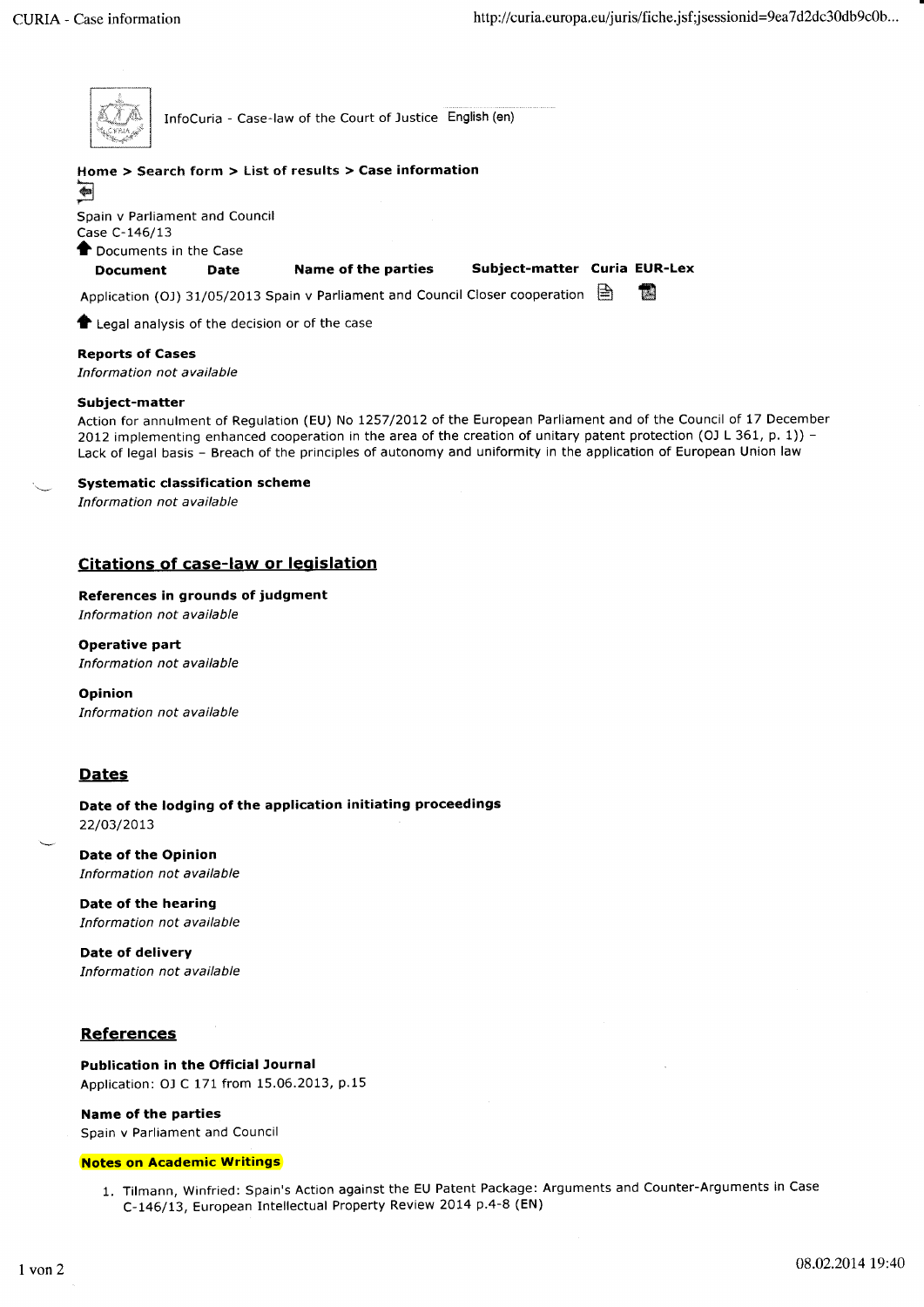## **Procedural Analysis Information**

Nationality of the parties Spain

Source of the question referred for a preliminary ruling Information not available

Subject-matter Closer cooperation Intellectual, industrial and commercial property - Patents

Procedure and result Actions for annulment

Formation of the Court Information not available

Judge-Rapporteur Information not available

Advocate General Information not available

Language(s) of the Case Spanish

Language(s) of the Opinion Information not available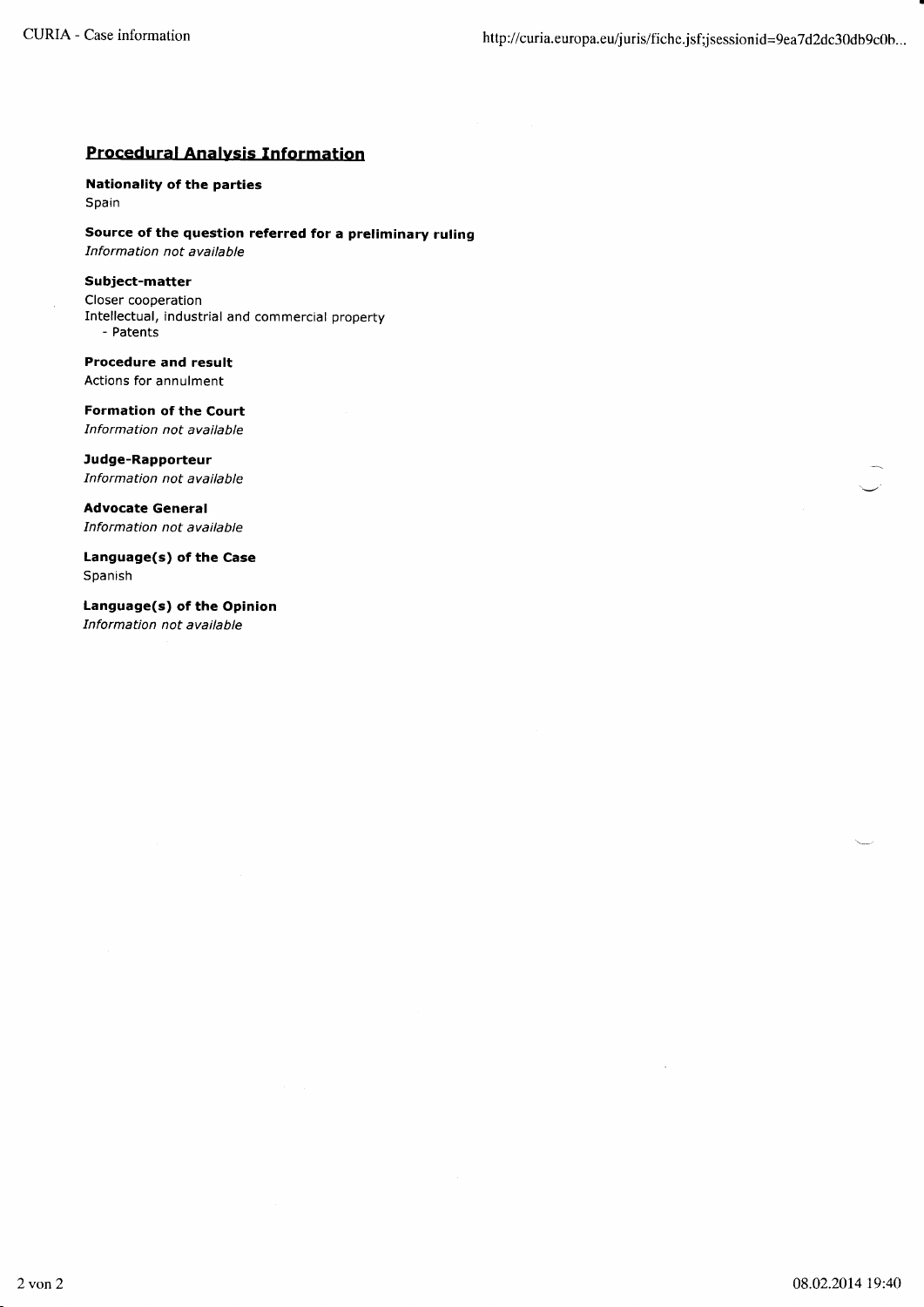

InfoCuria - Case-law of the Court of Justice English (en)

# Home > Search form > List of results > Case information

# "\*

### -\*- Spain v Council Case C-L47/13 **T** Documents in the Case

### Document Date Name of the parties Subject-matter Curia EUR-Lex

Application (OJ) 31/05/2013 Spain v Council Closer cooperation  $\Box$ 

**T** Legal analysis of the decision or of the case

### Reports of Cases

Information not available

#### Subject-matter

Annulment of Regulation No 1260/2012 of 17 December 2012 implementing enhanced cooperation in the area of the creation of unitary patent protection with regard to the applicable translation arrangements (OJ 2012 L 361, p. 89) -Infringement of the principle of non-discrimination - Lack of legal basis - Infringement of the principle of legal certainty - Infringement of the principle of autonomy

#### Systematic classification scheme

Information not available

# Citations of case-law or legislation

### References in grounds of judgment

Information not available

# Operative part

Information not available

### Opinion

Information not available

## Dates

Date of the lodging of the application initiating proceedings 22/03/20t3

Date of the Opinion Information not available

Date of the hearing Information not available

Date of delivery Information not available

## **References**

Publication in the Official Journal Application: OJ C 171 from 15.06.2013, p.16

Name of the parties Spain v Council

#### Notes on Academic Writings

1. Tilmann, Winfried: Spain's Action against the EU Patent Package: Arguments and Counter-Arguments in Case